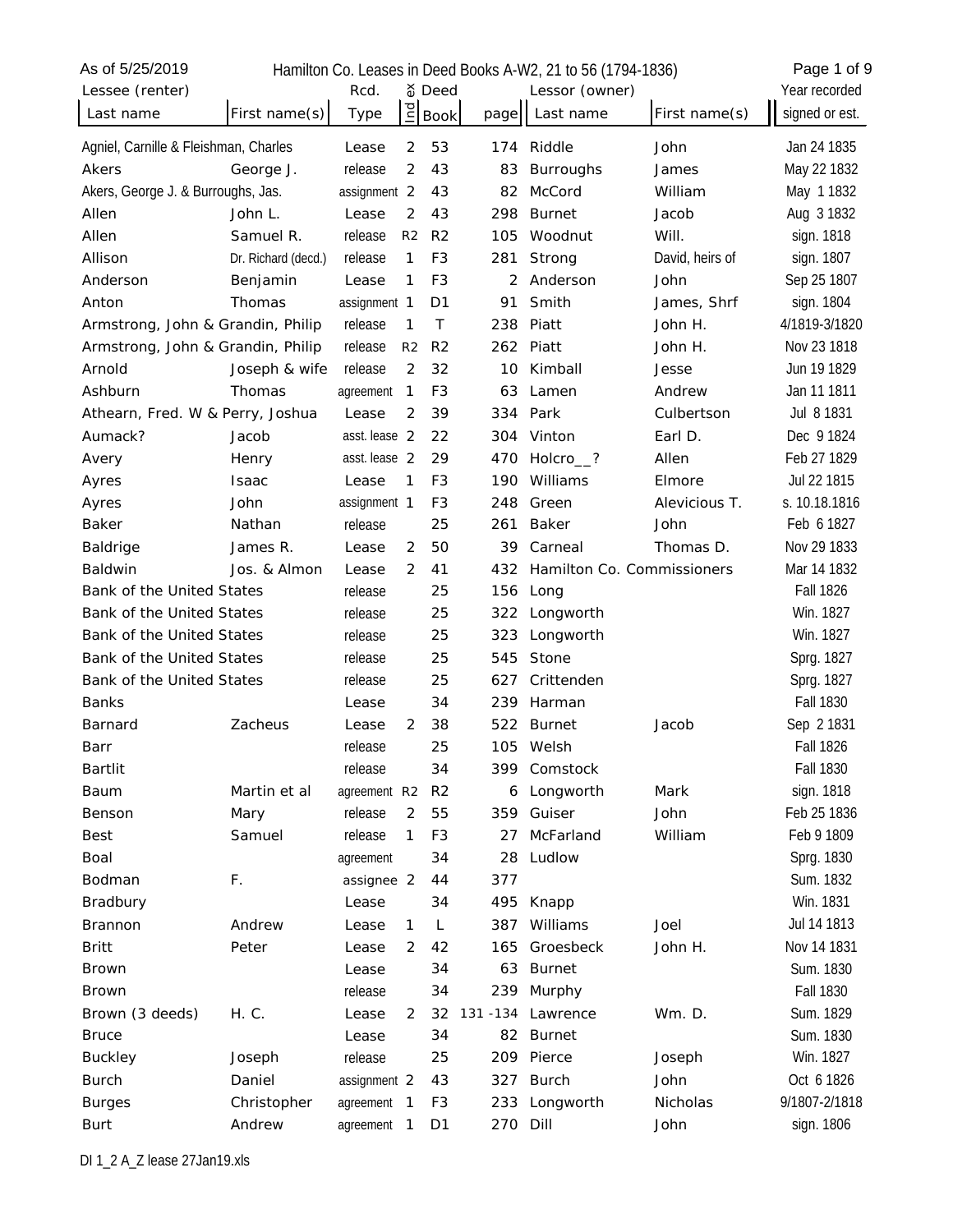| As of 5/25/2019                |                 |                           |                |                 | Hamilton Co. Leases in Deed Books A-W2, 21 to 56 (1794-1836) |               | Page 2 of 9      |
|--------------------------------|-----------------|---------------------------|----------------|-----------------|--------------------------------------------------------------|---------------|------------------|
| Lessee (renter)                |                 | Rcd.                      | จั Deed        |                 | Lessor (owner)                                               |               | Year recorded    |
| Last name                      | First name(s)   | Ind<br>Type               | <b>Book</b>    | page            | Last name                                                    | First name(s) | signed or est.   |
| <b>Byrne</b>                   | James W.        | release<br>$\mathbf{1}$   | F <sub>3</sub> | 249             | Gibson                                                       | Joshua        | Mar 11 1817      |
| Caldwell                       | Robert          | assignment 1              | D <sub>1</sub> | 244             | McFarland                                                    | Wm.           | s. 9.9.1806      |
| Carr                           | Francis         | release                   | O              | 324             | Long, Herman & Stitt?                                        |               | 1815             |
| Carrick                        |                 | Lease                     | 34             | 91              | Carneal                                                      |               | Sum. 1830        |
| Carrick                        |                 | Lease                     | 34             | 95              | Purcell                                                      |               | Sum. 1830        |
| Carter                         | Daniel & Hannah | agreement<br>$\mathbf{1}$ | F <sub>3</sub> | 178             | Turpin                                                       | Philip        | Apr 22 1815      |
| Carter                         | Eph             | lease transfer 2          | 29             | 273             | McCormick                                                    | John          | Nov 10 1828      |
| Carter                         | Ephraim         | asst. lease 2             | 29             | 297             | McCormick                                                    | John          | Nov 25 1828      |
| Carter                         | Ephraim         | 2<br>Lease                | 49             | 215             | First Presby. church trustees                                |               | Feb 8 1834       |
| Carter                         | Ephraim         | release<br>R <sub>2</sub> | R <sub>2</sub> | 358             | Harlow                                                       | William       | Sep 30 1819      |
| Carter                         |                 | asst. lease               | 25             | 249             | Hawkins                                                      |               | Win. 1827        |
| Carter                         |                 | Lease                     | 34             | 474             | Wade                                                         |               | Win. 1831        |
| Carter                         |                 | Lease                     | 34             | 475             | Ferris                                                       |               | Win. 1831        |
| Cassidy                        | John            | release<br>$\mathbf{1}$   | D <sub>1</sub> | 86              | Symmes                                                       | John C.       | Apr 19 1804      |
| Cazelles                       | Peter           | release<br>R <sub>2</sub> | R <sub>2</sub> | 100             | Churchill                                                    | Simeon        | 3/1818-2/1820    |
| Chalfant                       | Robert          | asst. lease 2             | 43             | 234             | Pigman                                                       | Joshua        | s. 9.4.1825      |
| Chapman                        | Robert          | 2<br>Lease                | 41             | 190             | Ludlow                                                       | Israel L.     | Jan 3 1832       |
| Chick                          | John            | 1<br>Lease                | D <sub>1</sub> | 63              | Gates                                                        | Uriah         | sign. 1797       |
| Churchill                      | Simeon          | 1<br>Lease                | W <sub>1</sub> | 164             | McNicholl                                                    | Peter         | May 15 1821      |
| Churchill                      | Simon           | 1<br>agreement            | F <sub>3</sub> | 249             | Gimble                                                       | Henry         | Mar 11 1817      |
| Cincinnati Manufacturing co.   |                 | 1<br>agreement            | F <sub>3</sub> | 133             | Articles of Association                                      |               | Nov 29 1813      |
| Cincinnati Water Company       |                 | release                   | 25             | 307             | Longworth                                                    |               | Win. 1827        |
| Cleves, village of             |                 | R <sub>2</sub><br>Lease   | R <sub>2</sub> | 238             | village of                                                   |               | 3/1818-2/1820    |
| <b>Colored Church trustees</b> |                 | assignment 2              | 56             | 180             | Foote & More                                                 |               | Nov 3 1835       |
| Conant                         |                 | asst. lease               | 25             | 250             | Carter                                                       |               | Win. 1827        |
| Conclin                        | William         | 2<br>Lease                | 35             | 9               | Ludlow                                                       | Israel L.     | May 17 1830      |
| Conklin                        | David           | 2<br>Lease                | 29             | 487             | First Presby. Society trustees                               |               | Mar 11 1829      |
| Corry                          | William         | 1<br>agreement            | F <sub>3</sub> | 76              | Harrison, Findlay & Burnet                                   |               | Aug 5 1811       |
| Coun                           | Sally, mother   | Lease                     | R2 R2          |                 | 264 Coun                                                     | James         | Jan 22 1819      |
| Cox                            |                 | asst. lease               | 25             | 25              | Rork                                                         |               | <b>Fall 1826</b> |
| Cox                            |                 | asst. lease               | 25             |                 | 34 Rork                                                      |               | <b>Fall 1826</b> |
| Craven                         | Gersham         | 2<br>Lease                | 41             | 269             | Baptist Ch. on Sycamore St. trustees                         |               | Jan 19 1832      |
| Crissey                        | <b>Wm. F.</b>   | R <sub>2</sub><br>Lease   | R <sub>2</sub> | 369             | Hamilton Co. Commissioners                                   |               | Nov 29 1819      |
| Crissey                        |                 | Lease to                  | 25             | 248             | Hamilton Co. Commissioners                                   |               | Win. 1827        |
| Croll                          |                 | Lease                     | 34             | 331             | <b>Burnet</b>                                                |               | <b>Fall 1830</b> |
| Croll                          |                 | Lease                     | 34             | 331             | <b>Burnet</b>                                                |               | <b>Fall 1830</b> |
| Crosley                        | John B.         | Lease<br>2                | 38             | 608, 612 Burnet |                                                              | Jacob         | Sep 22 1831      |
| Crosson                        | James           | agreement<br>$\mathbf{1}$ | F3             |                 | 244 Piatt                                                    | John H.       | Jan 29 1817      |
| Crosson                        | James           | agreement R2 R2           |                |                 | 107 Haines                                                   | Amos          | 3/1818-2/1820    |
| Cullum                         |                 | Lease                     | 34             | 240             | Harmar                                                       |               | <b>Fall 1830</b> |
| Cummins                        | David           | asst. bond 2              | 22             |                 | 424 Sullivan                                                 | Henry         | s. 6/27/1816     |
| Dair, J. F. & Gorham, P.       |                 | lease transfer 2          | 42             | 2               | McCormick                                                    | Thos. J.      | Oct 12 1831      |
| Dana                           |                 | Lease                     | 25             |                 | 675 Cook                                                     | James et al   | Jul 18 1827      |
| Darnsmouth                     | William P.      | asst. lease 2             | 55             |                 | 232 Ewing                                                    | Wm.           | s. 1.19.1836     |
| Dawson                         |                 | Lease                     | 34             |                 | 603 Gibson                                                   |               | Win. 1831        |
|                                |                 |                           |                |                 |                                                              |               |                  |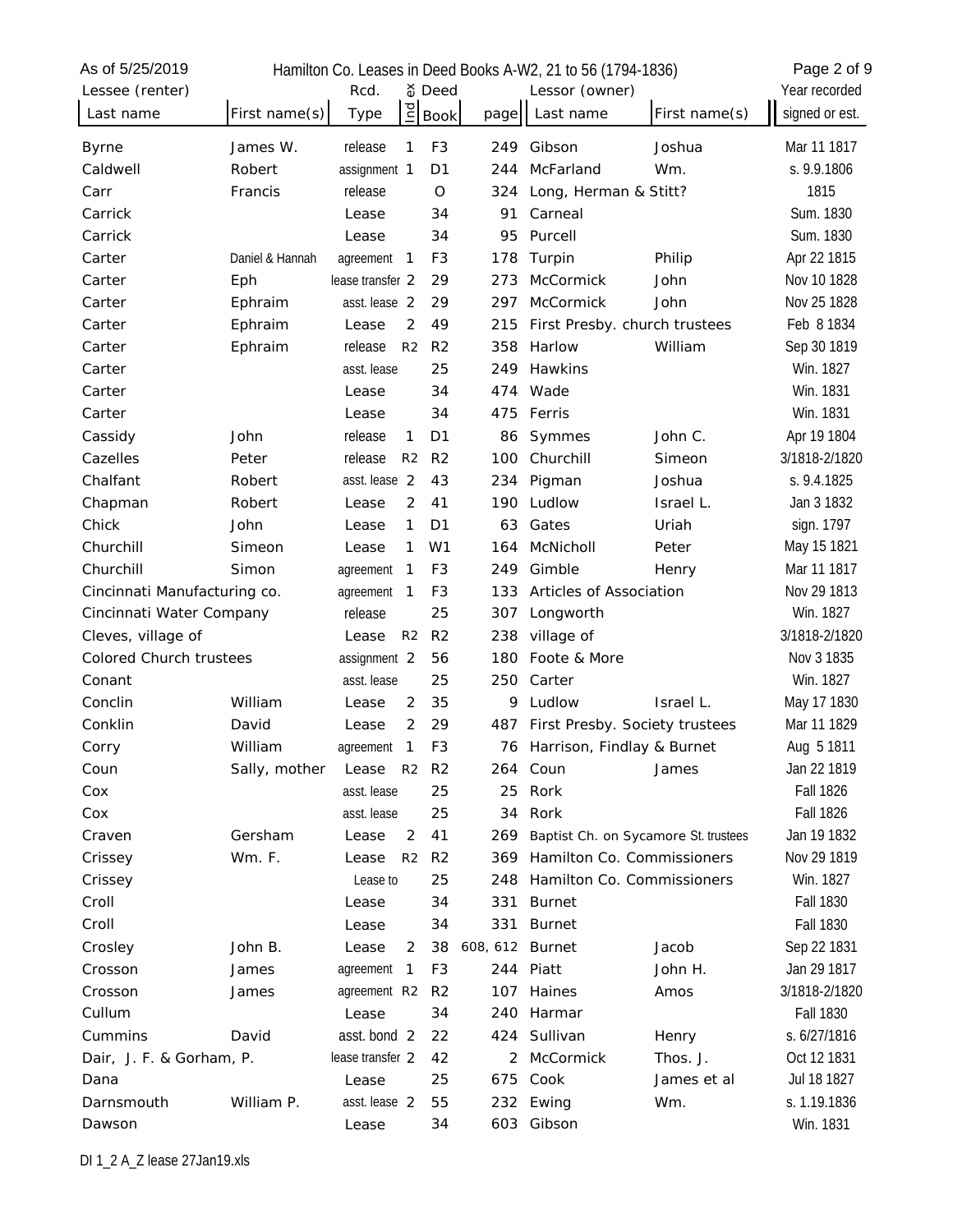| As of 5/25/2019                       |                   |                |                |                               |      | Hamilton Co. Leases in Deed Books A-W2, 21 to 56 (1794-1836) |                                     | Page 3 of 9      |
|---------------------------------------|-------------------|----------------|----------------|-------------------------------|------|--------------------------------------------------------------|-------------------------------------|------------------|
| Lessee (renter)                       |                   | Rcd.           |                | จั Deed                       |      | Lessor (owner)                                               |                                     | Year recorded    |
| Last name                             | First name(s)     | Type           | P <sub>1</sub> | <b>Book</b>                   | page | Last name                                                    | First name(s)                       | signed or est.   |
| Deady                                 |                   | asst. lease    |                | 34                            | 134  | Carter                                                       |                                     | Sum. 1830        |
| Delaplaine                            | Jno.              | Lease          | 1              | D1                            | 191  | Smith                                                        | Christopher                         | sign. 1806       |
| Dennison                              | William           | Lease          | 2              | 43                            | 496  | Carter                                                       | Elijah, assign. of                  | Nov 14 1832      |
| Dennison                              |                   | Lease          |                | 25                            | 519  | Dugan                                                        |                                     | Sprg. 1827       |
| Devinney                              |                   | lease transfer |                | 34                            | 254  | Dickinson                                                    |                                     | <b>Fall 1830</b> |
| Dickey                                | Cather. & Margt.  | release        | 2              | 21                            | 540  | White                                                        | Ira                                 | Mar 23 1824      |
| Dickey                                | Patrick, heirs of | release        | 2              | 21                            | 540  | Mears                                                        | John                                | Mar 23 1824      |
| Disney                                | Wm. & David       | asst. lease 2  |                | 41                            | 433  | Baldwin                                                      | Almon                               | Mar 14 1832      |
| Disney                                |                   | Lease          |                | 34                            | 487  | Hamilton Co. Commissioners                                   |                                     | Win. 1831        |
| Dix & Farron                          |                   | Lease          | 1              | F <sub>3</sub>                | 50   | Yeatman                                                      | Griffin                             | 9/1807-2/1818    |
| Donaldson, J.F. & Carter, Lewis F.    |                   | Lease          | 2              | 39                            | 359  | Harding                                                      | Josiah                              | Jul 20 1831      |
| Dougherty                             | James             | agreement R2   |                | R <sub>2</sub>                | 339  | Mills, P. E. & Myers, Joseph                                 |                                     | Jan 28 1819      |
| <b>Drake</b>                          | Daniel            | assignment 1   |                | F3                            | 118  | Heckewelder                                                  | Thomas                              | Mar 22 1813      |
| Duncan, David & Wall, Ann             |                   | Lease          | $\mathbf{1}$   | D <sub>1</sub>                | 203  | Vattier                                                      | Charles                             | Mar 26 1806      |
| Dunlap                                | Robert Jr         | release        |                | 25                            | 246  | Taylor                                                       | Griffin                             | Win. 1827        |
| Dunleavy                              | Francis           | release        | 1              | D <sub>1</sub>                | 68   | Symmes                                                       | John C.                             | sign. 1815       |
| Edwards                               | John              | agreement R2   |                | R <sub>2</sub>                | 371  | Reeder                                                       | Jesse et al                         | Dec 14 1819      |
| Embree                                | Davis             | assignment R2  |                | R <sub>2</sub>                | 324  | Ayres                                                        | Richard                             | 3/1818-2/1820    |
| Emmons                                | Alexander         | release        | R <sub>2</sub> | R <sub>2</sub>                | 378  | Longworth & Ormsby                                           |                                     | Feb 7 1820       |
| <b>Enness</b>                         | Susan             | release        | 1              | V <sub>1</sub>                | 289  | Keys                                                         | James, trustee                      | Aug 31 1820      |
| Enon Baptist Church                   |                   | agreement      | 2              | 43                            | 340  | Baker                                                        | John                                | Aug 13 1832      |
| Estee                                 | David K.          | release        | 2              | 22                            | 28   | Baymiller                                                    | Jacob                               | Apr 27 1824      |
| Farmers & Mechanics Bank              |                   | release        | R <sub>2</sub> | R <sub>2</sub>                | 92   | McIntire                                                     | John                                | Jul 25 1818      |
| Farrand                               | James H.          | asst. lease 2  |                | 47                            | 615  | <b>Miles</b>                                                 | William, admr. of                   | Nov 3 1833       |
| Fenton                                | Roswell           | agreement      | $\mathbf{1}$   | F3                            | 51   | Fenton                                                       | Jacob                               | 9/1807-2/1818    |
| Findlay                               | James             | assignment 1   |                | D <sub>1</sub>                | 106  | Chambers                                                     | В.                                  | sign. 1804       |
| Findlay, James & McMillan, Wm.        |                   | assignment 1   |                | D <sub>1</sub>                | 20   | Hole                                                         | John                                | s.12.25.1803     |
| Fitzemons                             | Thomas            | Lease          | 2              | 38                            | 518  | Woodward School trustees                                     |                                     | Sep 1 1831       |
| Fleishman, Charles & Agniel, Carnille |                   | Lease          | 2              | 53                            |      | 174 Riddle                                                   | John                                | Jan 24 1835      |
| Fleming                               | Mary              | Lease          | 2              | 35                            | 227  | Richards                                                     | John                                | Sep 16 1830      |
| Fletcher                              | Calvin            | release        |                | 25                            | 133  | Ludlow                                                       | Israel                              | Dec 12 1826      |
| <b>Flowers</b>                        | Michael           | assignment 2   |                | 23                            | 300  | Cones                                                        | Wm.                                 | Aug 25 1825      |
| Floyd                                 | William           | assignment 1   |                | F <sub>3</sub>                | 113  | Wallace                                                      | William                             | Feb 24 1813      |
| Fobes/Fober                           | Josiah            | Lease          | 2              | 55                            | 26   |                                                              | Rowsey, Charles A. & Farrar, Alexis | Sep 15 1835      |
| Folger, E., Stagg, D. & Burr, W.      |                   | agreement      | $\mathbf{1}$   | F3                            | 179  | Longworth                                                    | Nicolas                             | Apr 22 1815      |
| Fosdick                               | Thos. R.          | agreement      | $\mathbf 1$    | F <sub>3</sub>                | 245  | Kirby                                                        | James                               | Feb 17 1817      |
| Franklin Bank of Cincinnati           |                   | Lease          | 2              | 46                            | 235  | McMickin                                                     | Charles                             | May 14 1833      |
| Frazer                                | Charles M.        | Lease          | 2              | 52                            | 311  | Coombs                                                       | Alfred D. & Samuel A.               | Mar 31 1835      |
| Fridge                                | Alexander         | asst. lease R2 |                | R <sub>2</sub>                | 356  | Cazelles                                                     | Peter                               | Sep 30 1819      |
| Gaines                                | Richard           | Lease          | R <sub>2</sub> | R <sub>2</sub>                | 301  | Hamilton Co. Commissioners                                   |                                     | sign. 1816       |
| Gaines                                |                   | agreement      |                | 34                            | 556  | <b>Bruce</b>                                                 |                                     | Win. 1831        |
| Gaines                                |                   | Lease          |                | 34                            | 556  | <b>Bruce</b>                                                 |                                     | Win. 1831        |
| Gaines                                |                   | Lease          |                | 34                            | 558  | <b>Burnet</b>                                                |                                     | Win. 1831        |
| Gano                                  | John S.           | agreement      | $\sqrt{1}$     | D <sub>1</sub>                | 110  | Yeatman & Goforth, Wm. Jr.                                   |                                     | sign. 1804       |
| Gardner, Benj. Jr. & Chase            |                   | Lease          |                | R <sub>2</sub> R <sub>2</sub> |      | 95 Williams                                                  | Jacob                               | sign. 1818       |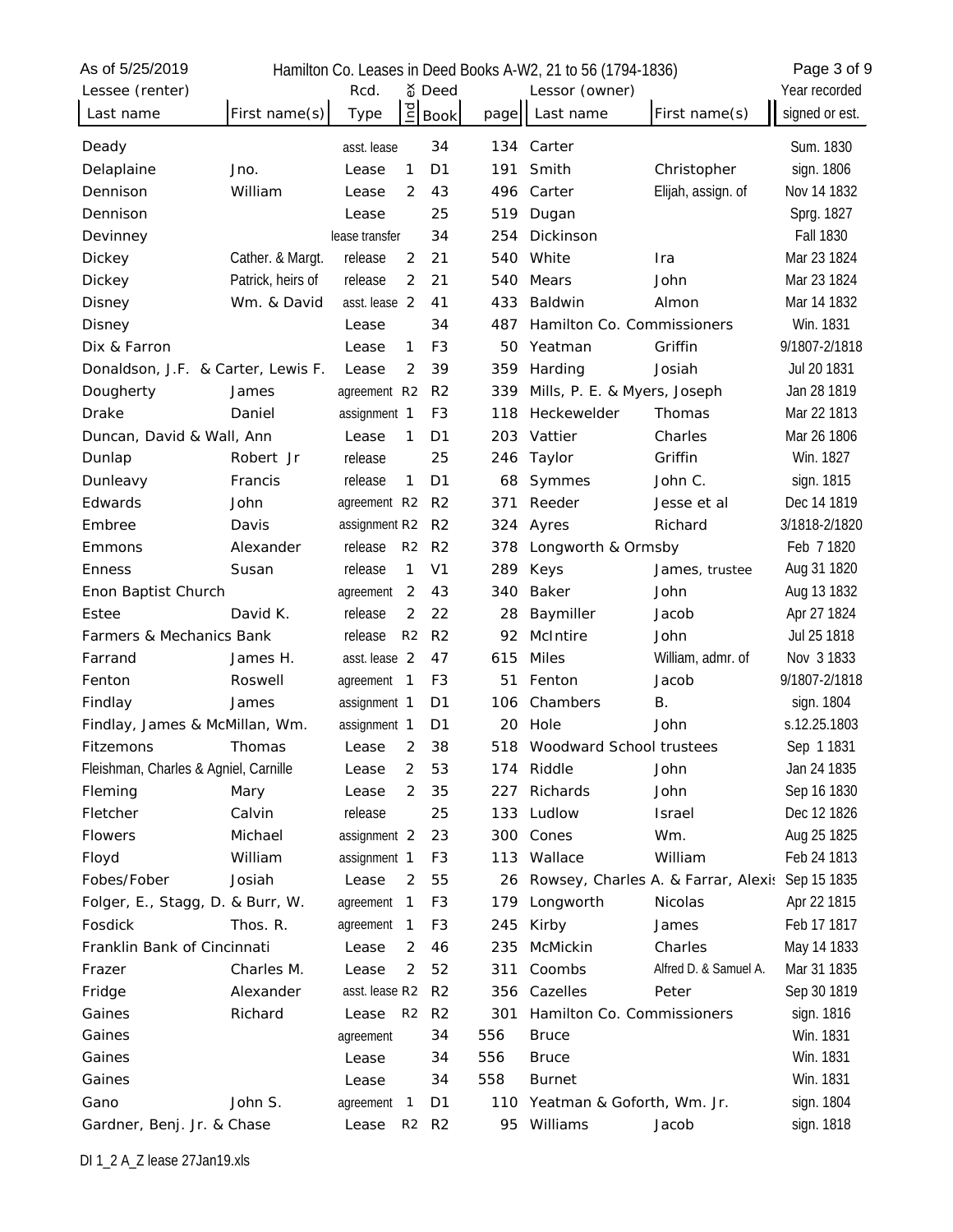| จ์ Deed<br>Lessee (renter)<br>Rcd.<br>Lessor (owner)                                                                    | Year recorded    |
|-------------------------------------------------------------------------------------------------------------------------|------------------|
| $\overline{E}$<br>First name(s)<br>Type<br><b>Book</b><br>Last name<br>First name(s)<br>Last name<br>page               | signed or est.   |
| $\overline{2}$<br>46<br>240<br>Heighway<br>Eliza A.<br>Germ. Luth. Presby. Ch. Trustees<br>Lease                        | May 18 1833      |
| 18<br>Miller<br>Gibson<br>34<br>Lease                                                                                   | Sprg. 1830       |
| 29<br>223<br>Woodward Free grammar school trustees<br>Gibson, A. & Butcher, G.<br>2<br>Lease                            | Oct 3 1823       |
| Woodward Free grammar school trustees<br>2<br>38<br>171<br>Gilmore<br>William<br>Lease                                  | Apr 13 1831      |
| 25<br>91<br>Gilmore<br>Gilmore<br>release                                                                               | <b>Fall 1826</b> |
| Golding<br>release<br>182<br>Barney J.<br>1<br>D <sub>1</sub><br>Goudy<br>Jas.                                          | sign. 1805       |
| Goodman & Emerson<br>34<br>555<br><b>Bruce</b><br>agreement                                                             | Win. 1831        |
| Goodwin & Wilstach<br>$\overline{2}$<br>47<br>Talbott<br>Samuel<br>Lease<br>167                                         | Mar 28 1833      |
| release<br>1<br>W <sub>2</sub><br>597<br>Graham<br>Thomas<br>Susan<br>Dayton                                            | Oct 23 1822      |
| Saml.<br>Graham<br>Thomas<br>agreement R2<br>R <sub>2</sub><br>102<br>Patterson                                         | sign. 1818       |
| Graham<br>release<br>249<br>Piatt<br>John H.<br>Thomas<br>R <sub>2</sub><br>R <sub>2</sub>                              | sign. 1818       |
| $\overline{2}$<br>41<br>Grant<br>Alanson<br>586<br><b>Burnet</b><br>Jacob<br>Lease                                      | Apr 17 1832      |
| Greenham<br>85<br>Daniel, distiller<br>D <sub>1</sub><br>Carneal<br>Thomas<br>agreement<br>$\mathbf{1}$                 | Apr 16 1804      |
| Griffin<br>445<br>34<br>Longworth<br>agreement                                                                          | <b>Fall 1830</b> |
| Griffis<br>release<br>David<br>1<br>F <sub>3</sub><br>38<br>Symmes<br>John C.                                           | June 6 1809      |
| Guion<br>160<br><b>Burnet</b><br>34<br>Lease                                                                            | Sum. 1830        |
| Guiser<br>release<br>55<br>357<br>John<br>2<br>Benson<br>Mary                                                           | Win. 1836        |
| Hafer<br>release<br>$\overline{2}$<br>29<br>510<br>Carr<br>Francis<br>Henry, dec'd.                                     | Mar 28 1829      |
| Ezekiel S.<br>Haines<br>2<br>49<br>217<br>First Presby. Ch. Society trustees<br>Lease                                   | Feb 8 1834       |
| 25<br>Moore<br>Hall<br>22<br>Lease                                                                                      | <b>Fall 1826</b> |
| Hall<br>release<br>25<br>162<br>Ewing                                                                                   | <b>Fall 1826</b> |
| Harlow<br>William<br>R <sub>2</sub><br>R <sub>2</sub><br>217<br>Miller<br>Arthur St. Clair<br>Lease                     | 3/1818-2/1820    |
| Hart, S. & Hubbell, E. & Raymond, D.<br>2<br>46<br>384<br>Cogswell<br>Osmund<br>Lease                                   | Jul 3 1833       |
| Andrew<br>222<br>Smith<br>William<br>Harvey<br>asst. lease 2<br>49                                                      | Feb 8 1834       |
| Haskins & Hubbell<br>596<br>Lodwick<br>34<br>Lease                                                                      | Win. 1831        |
| 516<br>Hatch<br>William S.<br>2<br>38<br>Todd<br>Andrew A.<br>Lease                                                     | Sep 1 1831       |
| Hawkins<br>Roberts<br>assignment<br>25<br>249                                                                           | Win. 1827        |
| 34<br>612<br>Hawkins<br>Mason<br>Lease                                                                                  | Win. 1831        |
| $\overline{2}$<br>Andrew C.<br>29<br>303<br>Miles<br>Herron<br>Lease<br>Nancy                                           | Nov 28 1828      |
| Frederick & others<br>34<br>46<br>Ailer<br>Simon<br>Hertzogg<br>agreement                                               | Jun 3 1830       |
| <b>Hills</b><br>U<br>191<br>Conn<br>Lease<br>1<br>James<br>Joseph                                                       | Dec 4 1819       |
| Goforth<br>release<br>25<br>224<br>Hodgson                                                                              | Win. 1827        |
| Holcomb & Holcomb<br>34<br>593<br>Hughes<br>Lease                                                                       | Win. 1831        |
| $\overline{2}$<br>26<br>Hopewell Congreg. brick bldg.<br>177<br>Montgomery Acad'y trust's, lot 27 Wellers add.<br>Lease | Aug 13 1827      |
| asst. lease<br>25<br>57<br>Davis<br>Hopson                                                                              | <b>Fall 1826</b> |
| asst. lease 2<br>Hornberger<br>George N.<br>42<br>533<br>Zugg<br>Frederick                                              | Mar 15 1832      |
| Horth<br>John<br>$\overline{2}$<br>55<br>620<br>John<br>Shane<br>Lease                                                  | Apr 14 1836      |
| Hotchkiss<br>25<br>Este, David K. & Haines, Ezekiel S.<br>Elisha<br>258<br>Lease                                        | Feb 1 1827       |
| Este & Hains<br>Hotchkiss<br>25<br>54<br>Lease                                                                          | <b>Fall 1826</b> |
| release<br>Goodrich<br>Hudson<br>Corbly<br>R <sub>2</sub><br>R <sub>2</sub><br>Jeremiah<br>64                           | 3/1818-2/1820    |
| Jesse<br>assignment 1<br>D <sub>1</sub><br>135<br>Hunt<br>Jeremiah<br>Hunt                                              | 1801 - 1807      |
| John Cleves<br><b>Hutchins</b><br><b>Moses</b><br>agreement R2 R2<br>Symmes<br>142                                      | 3/1818-2/1820    |
| John<br>R <sub>2</sub><br>Van Vrankin<br>John<br>Hyle<br>agreement R2<br>307                                            | 3/1818-2/1820    |
| Jonathan<br>John<br>Ingham<br>asst. lease 2<br>44<br>508<br>Whittaker                                                   | Nov 30 1832      |
| Jacobs<br>release<br>Jacobs<br>25<br>273                                                                                | Win. 1827        |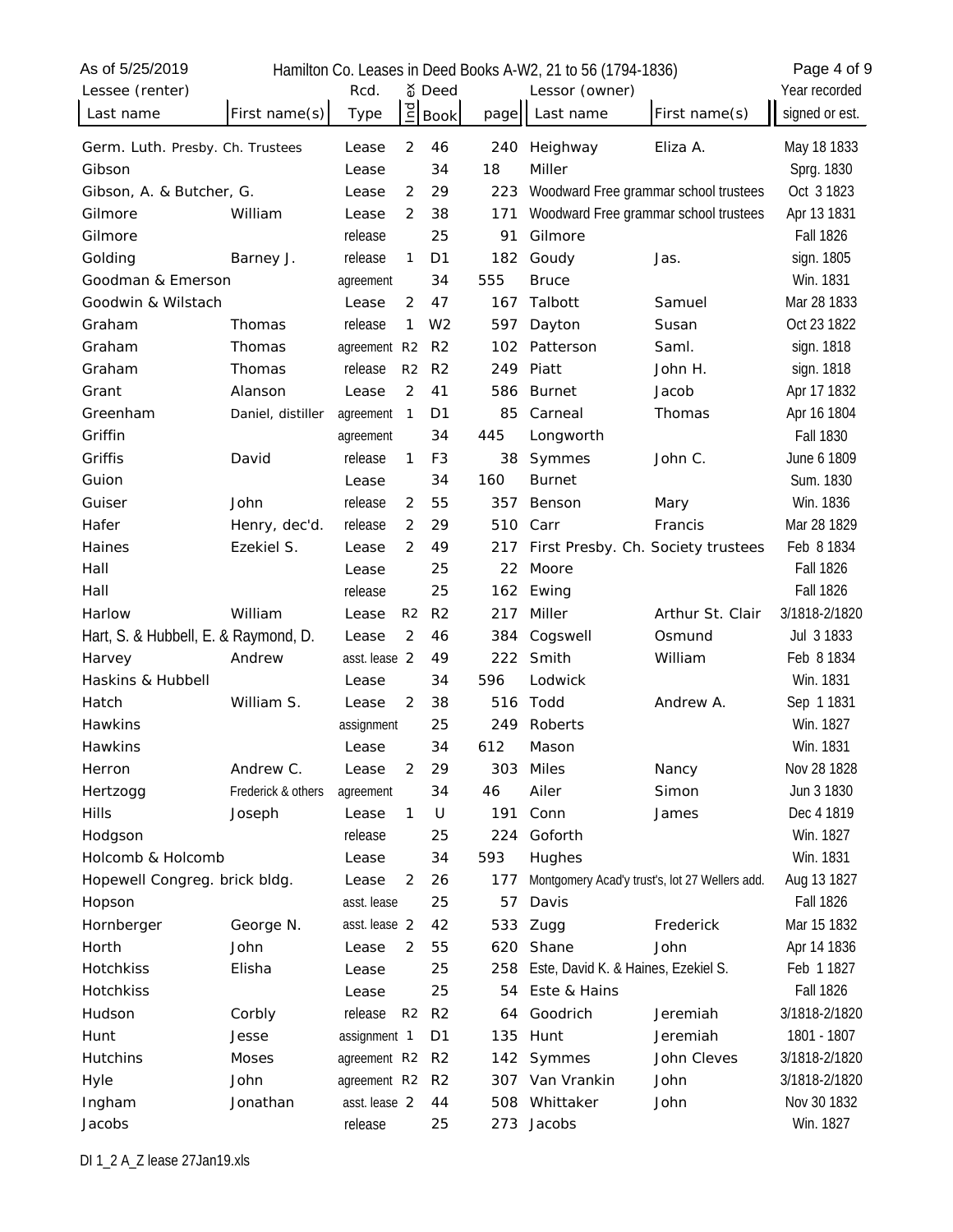| As of 5/25/2019                         |                 |                 |                |                |      | Hamilton Co. Leases in Deed Books A-W2, 21 to 56 (1794-1836) |                                      | Page 5 of 9      |
|-----------------------------------------|-----------------|-----------------|----------------|----------------|------|--------------------------------------------------------------|--------------------------------------|------------------|
| Lessee (renter)                         |                 | Rcd.            |                | จั Deed        |      | Lessor (owner)                                               |                                      | Year recorded    |
| Last name                               | First name(s)   | Type            | pa             | <b>Book</b>    | page | Last name                                                    | First name(s)                        | signed or est.   |
| James                                   | John H.         | Lease           | 2              | 24             | 393  | Nova Caesarea Harmony Lodge                                  |                                      | Jul 29 1826      |
| James                                   | Thomas          | Lease           |                | 25             | 240  | Hamilton Co. Commissioners                                   |                                      | Jan. 25 1827     |
| Jessup                                  | Daniel          | assign rights 1 |                | $\mathbf{I}$   | 87   | Allen                                                        | Pruden                               | s. 4.11.1795     |
| Jessup                                  |                 | release         |                | 25             | 107  | Jessup                                                       |                                      | <b>Fall 1826</b> |
| Jessup                                  |                 | release         |                | 25             | 267  | Jessup                                                       |                                      | Win. 1827        |
| Johnston                                |                 | Lease           |                | 34             | 15   | Garrard                                                      |                                      | Sprg. 1830       |
| Jones                                   | George W.       | Lease           |                | 34             | 34   |                                                              | First Presbyterian Society of Cin'ti | May 29 1830      |
| Jones                                   |                 | release         |                | 25             | 334  | Longworth                                                    |                                      | Win. 1827        |
| Jones                                   |                 | release         |                | 25             | 554  | Worth                                                        |                                      | Sprg. 1827       |
| Kerr                                    | Enoch V.        | Lease           | 2              | 50             | 40   | Lehman                                                       | Charles                              | Nov 29 1833      |
| Kinmont                                 | William         | Lease           | 2              | 43             | 316  | Highway                                                      | Eliza A.                             | Aug 18 1832      |
| Knapp                                   |                 | Lease           |                | 34             | 493  | Woodward School trustees                                     |                                      | Win. 1831        |
| Kugler                                  |                 | release         |                | 34             | 177  | <b>Bissell</b>                                               |                                      | Sum. 1830        |
| Lane Seminary trustees                  |                 | agreement       | 2              | 49             | 230  | Kemper                                                       | Elnathan                             | Feb 11 1834      |
| Larnard/Larnard                         | Ezekiel, estate | release         | 1              | F <sub>3</sub> | 180  | Ferris                                                       | Anderson Jr.                         | May 15 1815      |
| Lawler, Greene & Foote                  |                 | release         |                | 34             | 266  | Wright                                                       |                                      | <b>Fall 1830</b> |
| Lee                                     |                 | Lease           |                | 25             | 242  | Williamson                                                   |                                      | Win. 1827        |
| Lewis & Anderson                        |                 | Lease           |                | 25             | 409  | Lawrence                                                     |                                      | Sprg. 1827       |
| Longworth                               | Nich.           | release         |                | O              | 444  | Thorp                                                        |                                      | 1819             |
| Longworth                               | Nich.           | release         |                | O              | 575  | Масу                                                         | George                               | 1815             |
| Longworth                               | Nich.           | release         |                | O              | 577  | Goforth                                                      | Deborah                              | 1814             |
| Lupton                                  | Joseph          | agreement       | $\mathbf{1}$   | V <sub>2</sub> | 38   | Lupton                                                       | John                                 | Sep 25 1820      |
| Lynes                                   | William Sr.     | release         | R <sub>2</sub> | R <sub>2</sub> | 21   | Smith                                                        | <b>Burrows</b>                       | May 18 1818      |
| Lytle, Wm. & Taylor, James              |                 | assignment 1    |                | F <sub>3</sub> | 213  | Nancarrow                                                    | Jno., heirs of                       | Jan 13 1815      |
| Macalester & co.                        |                 | asst. lease     |                | 34             | 2    | Wheeler                                                      |                                      | Sprg. 1830       |
| Macalester, Charles & co.               |                 | asst. lease     |                | 34             | 1    | Wheeler                                                      | W. W.                                | Sprg. 1830       |
| Macalester, York, Buchanan & Macalester |                 | Lease           | $\overline{2}$ | 42             | 353  | Pendleton                                                    | Nathaniel Greene                     | Dec 21 1831      |
| Madeira                                 | Jacob           | assignment      |                | 25             | 48   | Haines                                                       | Ezekiel S.                           | Nov 24 1826      |
| Maggini                                 | Joseph F.       | asst. lease 2   |                | 41             | 590  | Grant                                                        | Alanson Jr.                          | Apr 17 1832      |
| Mahew                                   | Joseph          | agreement       | $\mathbf{1}$   | F <sub>3</sub> | 158  | Stephens                                                     | <b>B.</b> M.                         | sign. 1815       |
| Marsh                                   | Mary            | agreement       | $\mathbf{1}$   | F <sub>3</sub> | 155  | Bonnell                                                      | Mose                                 | sign. 1814       |
| Mason                                   |                 | Lease           |                | 34             | 322  | Reddish                                                      |                                      | <b>Fall 1830</b> |
| Mattack                                 |                 | agreement       |                | 25             | 531  | Gaines                                                       |                                      | Sprg. 1827       |
| Mayo                                    | Ann             | release         | $\overline{2}$ | 42             | 88   | Lawler                                                       | Mathew, exec. of                     | Nov 1 1831       |
| McDougal                                |                 | agreement       |                | 25             | 574  | Fleming                                                      |                                      | Sprg. 1827       |
| McFarland                               | William         | assignment 1    |                | D <sub>1</sub> | 244  | Caldwell                                                     | Robt.                                | sign. 1806       |
| McKnight                                | Joseph          | release         | $\mathbf{1}$   | F <sub>3</sub> | 277  | Taylor                                                       | Robt. et al                          | Jul 25 1817      |
| McNicoll                                | Peter           | release         | 2              | 24             | 373  | Longworth                                                    | Nicholas                             | Jun 2 1826       |
| McNicoll                                |                 | release         |                | 34             | 126  | Mason                                                        |                                      | Sum. 1830        |
| McQuilkin                               | Samuel          | release         |                | $\mathsf O$    | 485  | Hunt                                                         | Jesse                                | 1815             |
| Meeker                                  | Michael         | release         | 2              | 49             | 243  | Bond                                                         | Caleb                                | Feb 15 1834      |
| Meeks                                   | Edward          | assignment 1    |                | D1             | 265  | Rippy                                                        | John                                 | sign. 1807       |
| Meloney                                 |                 | Lease           |                | 34             | 604  | Grandin                                                      |                                      | Win. 1831        |
| Menkin/Menken?                          | Solomon         | Lease           | 2              | 50             | 181  | St Clair                                                     | heirs of                             | Mar 5 1834       |
| Mennesier                               | Mary Rose et al | agreement       | 2              | 41             | 546  | Read                                                         | Francis                              | Apr 5 1832       |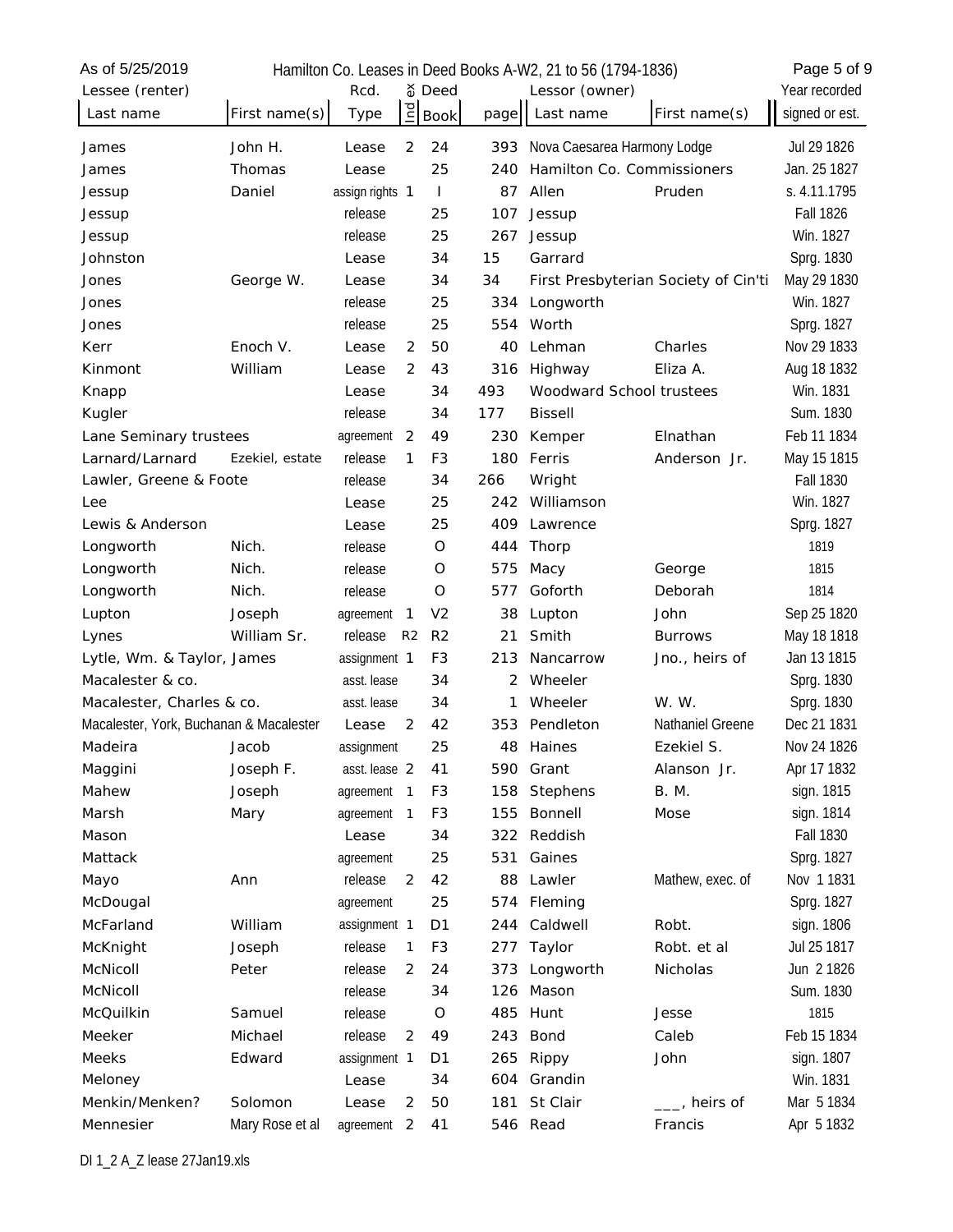| As of 5/25/2019                         |                 |                 |                |                |        | Hamilton Co. Leases in Deed Books A-W2, 21 to 56 (1794-1836) |                          | Page 6 of 9      |
|-----------------------------------------|-----------------|-----------------|----------------|----------------|--------|--------------------------------------------------------------|--------------------------|------------------|
| Lessee (renter)                         |                 | Rcd.            |                | δ Deed         |        | Lessor (owner)                                               |                          | Year recorded    |
| Last name                               | First name(s)   | Type            | Ind            | <b>Book</b>    | page   | Last name                                                    | First name(s)            | signed or est.   |
| Merritt                                 | Thomas          | Lease           | 2              | 43             | 335    | Stone                                                        | Ethan                    | Aug 2 1832       |
| Methodist & Baptist society trustees tr |                 | agreement       | 2              | 24             | 612    | Bernard                                                      | Chas. & Abigail (Cutter) | Sep 16 1826      |
| <b>Miles</b>                            | John Jr.        | Lease           | $\mathbf{1}$   | F <sub>3</sub> | 119    | Williams                                                     | Joel                     | 9/1807-2/1818    |
| Miller                                  | Henry H.        | Lease           | 2              | 43             | 200    | Beall                                                        | T. B.                    | Sum. 1832        |
| Miller                                  | <b>Moses</b>    | release         | 1              | F <sub>3</sub> | 89     | Skillman                                                     | Jacob                    | sign. 1812       |
| Miller                                  |                 | Lease           |                | 34             | 20     | Elstner                                                      |                          | Sprg. 1830       |
| Miller                                  |                 | lease transfer  |                | 34             | 2      | Macalester & co.                                             |                          | Sprg. 1830       |
| Miller, Saml. & Whetstone, John Jr.     |                 | release         | 1              | F <sub>3</sub> | 276    | Strong                                                       | Alve.                    | sign. 1817       |
| Miller, Saml. & Whetstone, John Jr.     |                 | release         | $\mathbf{1}$   | F <sub>3</sub> | 276    | Strong                                                       | Joseph                   | sign. 1817       |
| Miller, Samuel & Carter, Ephraim        |                 | Lease           | 2              | 38             | 315    | Richardson                                                   | Robert                   | Jun 11 1831      |
| Mills                                   | Philomen E.     | Lease           | R <sub>2</sub> | R <sub>2</sub> | 374    | Gray                                                         | Thomas                   | Dec 14 1819      |
| Ming                                    | Peter           | Lease           | $\mathbf{1}$   | F <sub>3</sub> | 91     | Williams                                                     | Joel                     | sign. 1812       |
| Mondagne                                | Jeremiah        | Lease           | 2              | 43             | 388    | Stone                                                        | Ethan                    | Sep 14 1832      |
| Moore                                   | Adam            | lease release 1 |                | V <sub>2</sub> | 39, 39 | Ludlow, Pounsford & Gano                                     |                          | Oct 7 1820       |
| Moore                                   | Charles         | Lease           | 1              | D <sub>1</sub> | 79     | Moore                                                        | Patrick                  | Feb 1 1802       |
| Moores                                  |                 | release         |                | 25             | 102    | Flint                                                        |                          | <b>Fall 1826</b> |
| Morris, William & Fridge, ?             |                 | release         | $\overline{2}$ | 29             | 22     | Keys, James & Eaton, Mary                                    |                          | Mar 18 1828      |
| Morrison                                | William         | release         |                | 25             | 120    | Devee                                                        | Rebecca                  | <b>Fall 1826</b> |
| Morton                                  | Henry           | assignment 1    |                | F <sub>3</sub> | 65     | McKee                                                        | John                     | sign. 1810       |
| Morton                                  | Joseph          | release         | $\mathbf{1}$   | T              | 227    | Basom                                                        | Patience                 | Aug 6 1819       |
| Moses                                   |                 | Lease           |                | 25             | 439    | Hamilton Co. Commissioners                                   |                          | Sprg. 1827       |
| Mouce/Monce?                            | James           | asst. lease 2   |                | 38             | 611    | Crosley                                                      | John B.                  | Sep 22 1831      |
| Mouce/Monce?                            | James           | asst. lease 2   |                | 38             | 615    | Crosley                                                      | John B.                  | Sep 22 1831      |
| Murphy                                  | Peter           | release         | $\mathbf{1}$   | D <sub>1</sub> | 83     | Symmes                                                       | J. C.                    | sign. 1803       |
| Musselman                               |                 | assignment      |                | 25             | 249    | Crissey                                                      |                          | Win. 1827        |
| Newell/Newall                           | Saml.           | asst. lease 1   |                | D <sub>1</sub> | 273    | Hopple                                                       | Casper                   | sign. 1809       |
| Norland                                 | Perry           | asst. lease 2   |                | 43             | 234    | Pigman                                                       | Joshua                   | s. 7.1.1825      |
| Nye                                     | Anselin         | release         | 1              | W <sub>2</sub> | 156    | Short                                                        | Charles W.               | Jul 25 1821      |
| Orange                                  |                 | Lease           |                | 34             | 575    | Lowry                                                        |                          | Win. 1831        |
| Orange (3 deeds)                        | Wm.             | Lease           | 2              | 41             | 435    | Lowry, Steele & Phillips                                     |                          | Mar 14 1841      |
| Park                                    | Culbertson      | Mort. Lease 2   |                | 32             | 409    | Wolf                                                         | Jacob                    | Feb 14 1830      |
| Park                                    | Culbertson      | release         | 2              | 35             | 230    | Ludlow                                                       | Israel, heirs of         | Sep 17 1830      |
| Parks & Kitchell                        |                 | release         | $\overline{2}$ | 28             | 93     | Gray                                                         | Mary                     | Nov _ 1827       |
| Perry                                   | Joseph          | agreement R2    |                | R <sub>2</sub> | 379    | Ernst                                                        | Zach                     | Feb 19 1820      |
| Perry                                   | Samuel & Joseph | release         | R <sub>2</sub> | R <sub>2</sub> | 29     | Symmes                                                       | Elizabeth                | sign. 1818       |
| Phelps, Sam., Ropes, Nathan & Cole      |                 | release         | S              | $\mathsf S$    | 456    | Halley                                                       | Margaret                 | Mar 29 1819      |
| Phillips                                |                 | Lease           |                | 34             | 149    | Harmer                                                       |                          | Sum. 1830        |
| Phillips, Speer & Tatem                 |                 | release         |                | 34             | 263    | Dudley                                                       |                          | <b>Fall 1830</b> |
| Piatt                                   | Benjamin M.     | release         | 2              | 24             | 606    | Williamson                                                   | John & w. Eliz.          | Sep 14 1826      |
| Piatt                                   | John H.         | assignment 1    |                | F3             | 285    | Hales                                                        | Chas.                    | sign. 1818       |
| Pigman                                  | Joshua          | asst. lease 2   |                | 43             | 234    | Chalfant                                                     | Robert                   | s. 3.21.1826     |
| Pitcher                                 | Barjen          | assignment 2    |                | 43             | 327    | <b>Burch</b>                                                 | Daniel                   | Oct 6 1826       |
| Plasket                                 | Wm.             | agreement 1     |                | F3             | 86     | Armstrong                                                    | John                     | sign. 1816       |
| Pollock                                 | Jas.            | release         | 1              | F3             | 254    | Harrison & Short                                             |                          | sign. 1817       |
| Price                                   | Phil.           | agreement       | $\mathbf{1}$   | D <sub>1</sub> | 212    | Mennessiers                                                  | Francis                  | sign. 1806       |
|                                         |                 |                 |                |                |        |                                                              |                          |                  |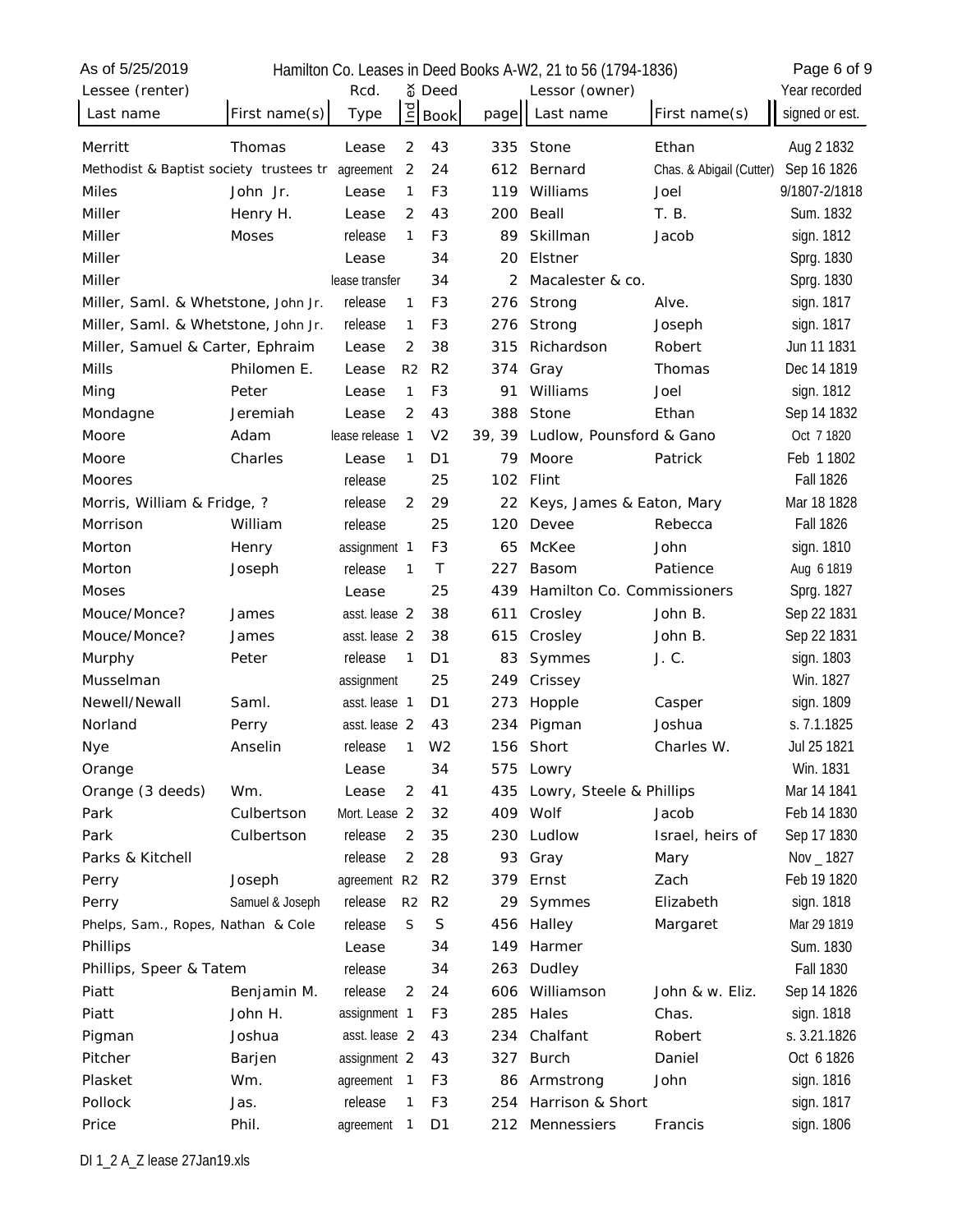| As of 5/25/2019                          |                             |                    |                |                |              | Hamilton Co. Leases in Deed Books A-W2, 21 to 56 (1794-1836) |                                     | Page 7 of 9                     |
|------------------------------------------|-----------------------------|--------------------|----------------|----------------|--------------|--------------------------------------------------------------|-------------------------------------|---------------------------------|
| Lessee (renter)                          |                             | Rcd.               |                | จั Deed        |              | Lessor (owner)                                               |                                     | Year recorded                   |
| Last name                                | First name(s)               | Type               | $\overline{C}$ | <b>Book</b>    | page         | Last name                                                    | First name(s)                       | signed or est.                  |
| Prisch                                   | Daniel                      | agreement R2       |                | R <sub>2</sub> | 103          | Spade                                                        | Margaret                            | sign. 1809                      |
| Ramsdale                                 | John                        | Lease              | $\overline{2}$ | 39             | 521          | <b>Burnet</b>                                                | Jacob                               | Aug 31 1831                     |
| Raverty                                  | Clarissa                    | agreement          | $\overline{2}$ | 41             | 546          | Read                                                         | Francis                             | Apr 5 1832                      |
| Raverty                                  | James et al                 | agreement          | 2              | 41             | 546          | Read                                                         | Francis                             | Apr 5 1832                      |
| Read                                     | Francis                     | agreement          | 2              | 41             | 545          | <b>Brown</b>                                                 | James & Maria                       | Apr 5 1832                      |
| Reddish                                  | Thos.                       | agreement          | 2              | 21             | 9            | Fisher                                                       | Samuel                              | Apr 8 1823                      |
| Rice                                     | Sylvanus                    | asst. lease 2      |                | 43             | 527          | Merrett                                                      | Thomas                              | Nov 17 1832                     |
| Riddle                                   | John, Major                 | assignment 1       |                | D <sub>1</sub> | 158          | McFarland                                                    | William                             | s. 5.15.1805                    |
| Riker                                    | John                        | asst. lease 2      |                | 43             | 327          | Ayres                                                        | John                                | s. 4.3.1824                     |
| Ripley                                   | Nathaniel                   | asst. lease 2      |                | 22             | 33           | Smith                                                        | Marcus T. C.                        | Apr 28 1824                     |
| Robbins                                  |                             | Lease              |                | 25             | 348          | McMillen                                                     |                                     | Win. 1827                       |
| Roberts                                  |                             | assignment         |                | 25             | 249          | Mussleman                                                    |                                     | Win. 1827                       |
| Roberts                                  |                             | asst. lease        |                | 25             | 57           | Hopson                                                       |                                     | <b>Fall 1826</b>                |
| Robinson                                 | Joseph B.                   | release            | 1              | F <sub>3</sub> | 248          | Piatt                                                        | John H.                             | Feb 27 1817                     |
| Rogers & Smith                           |                             | agreement          |                | 34             | 106          |                                                              | First Congregational Society of Cin | Sum. 1830                       |
| Rue                                      | Christina et al             | agreement          | 1              | D <sub>1</sub> | 246          | Rue                                                          | Thomas                              | sign. 1806                      |
| Rynerson                                 | Jacob                       | release            | 2              | 35             | 316          | Auter                                                        | Abraham                             | Oct 20 1830                     |
| Sanders                                  |                             | Lease              |                | 34             | 103          | Ludlum                                                       |                                     | Sum. 1830                       |
| Saxton                                   | Joseph C.                   | Lease              |                | 34             | 370          | Wiggins                                                      | Samuel                              | Nov 18 1830                     |
| Sayre                                    |                             | release            |                | 25             | 299          | Broadwell                                                    |                                     | Win. 1827                       |
| Schenck?                                 | John N. C.                  | asst. lease 2      |                | 43             | 613, 615     | Richmond, S. & Death, Jas. F.                                |                                     | Jan 2 1833                      |
| Shane                                    | John                        | release            |                | $\circ$        | 558          | Kerr                                                         | Anna, dower                         | 1815                            |
|                                          |                             |                    | 2              |                | 615          | Stitt                                                        | Samuel                              |                                 |
| Sharp                                    | John & James                | Lease              |                | 42             |              | Ludlow                                                       |                                     | Apr 18 1832<br><b>Fall 1826</b> |
| Shaw                                     |                             | release            |                | 25             | 176          |                                                              |                                     |                                 |
| Shipp                                    | Samuel A. M.                | Lease              | 2              | 35             | 10           | Ludlow                                                       | Israel L.                           | May 17 1830                     |
| Shoemaker                                | Blackley Sr.<br>John Cleves | Lease              | 2              | 56             | 59           | Ministerial Section 29, trustees                             |                                     | Sep 29 1835                     |
| Short<br>Short, J. C. & Harrison, Wm. H. |                             | release<br>release |                | O<br>O         | 606<br>467   | Morgan<br>Jennings                                           | Ephraim & Charlotte<br>Ο.           | 1815<br>1815                    |
| Shreve?                                  | Thomas J.                   | Lease              | 2              | 39             |              | 136 Ruffin                                                   | William                             | May 7 1831                      |
| Sisson                                   | James                       | Lease              | 1              | F <sub>3</sub> | 106          | Henrie, Arthur & Drake, Daniel                               |                                     | Dec 21 1812                     |
| Sixth St. Baptist Church trustees        |                             | Lease              | 2              | 38             | 543          | Dodson                                                       | Edward                              | Sep 7 1831                      |
| Skinner                                  | А.                          | assignment 1       |                | D <sub>1</sub> | 109          | Smith                                                        | Jas., Shrf.                         | sign. 1804                      |
| Sloan                                    | Rachel                      | Lease              | 2              | 35             | 585          | Martin                                                       | Hiram                               | Feb 21 1831                     |
| Smead                                    | Wesley                      | assignment 2       |                | 43             | 336          | Merritt                                                      | Thomas                              | Aug 23 1832                     |
| Smead                                    |                             | Lease              |                | 25             | 608          | Greener                                                      |                                     | Sprg. 1827                      |
| Smith                                    | <b>Ballard</b>              | assignment A       |                | А              | 1            | Lockwood                                                     | Benjamin                            | Aug 23 1794                     |
| Smith                                    | Peter                       | release            | 1              | D1             | 184          | Williamson                                                   | Geo.                                | sign. 1813                      |
| Smith                                    | Wm.                         | Lease<br>release   | 2              | 49<br>25       | 219, 220     | Hamilton Co. Comm.                                           |                                     | Feb 8 1834<br><b>Fall 1826</b>  |
| Smith<br>Smith, J.O.E. & Betts, Isaac    |                             | release            | 2              | 46             | 49<br>515    | Smith<br><b>Betts</b>                                        | Phebe                               | Sep 11 1833                     |
| Smith, Marcus & Ripley, Nathaniel        |                             | asst. lease 1      |                | V <sub>2</sub> | 511          | Borden                                                       | Samuel                              | Mar 4 1823                      |
| Snyder                                   | John                        | Lease              | 2              | 32             | 559, 560     | Hughes                                                       | Thos., dec., trustees               | Apr 23 1830                     |
| Souders                                  |                             | release            |                | 25             | 417          | Burk                                                         |                                     | Sprg. 1827                      |
| Spencer                                  | O. M. et al                 | agreement          | $\mathbf{1}$   | F <sub>3</sub> | 245          | Gano                                                         | John S.                             | sign. 1814                      |
| Spencer                                  |                             | agreement          |                | 25             | 58           | Piatt                                                        |                                     | <b>Fall 1826</b>                |
| Starks                                   |                             | Lease              |                | 34             | 135          | <b>Burnet</b>                                                |                                     | Sum. 1830                       |
| Staufer                                  | Henry                       | Lease              | 2              | 43             | $\mathbf{2}$ | Stone                                                        | Ethan                               | May 10 1832                     |
| <b>Stites</b>                            | Benj.                       | release            | 1              | D <sub>1</sub> |              | 146 Inman                                                    | Elijah                              | sign. 1804                      |

DI 1\_2 A\_Z lease 27Jan19.xls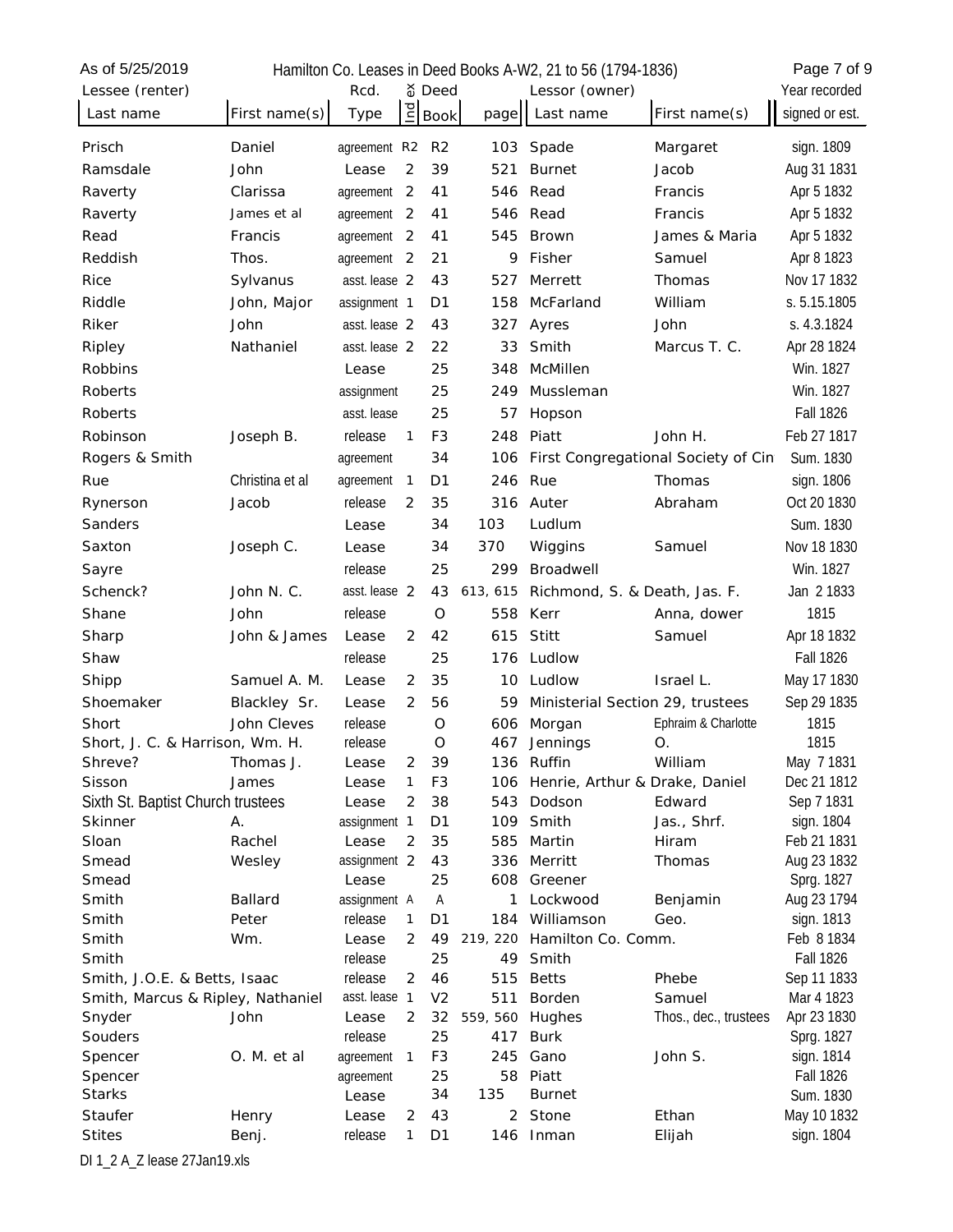| As of 5/25/2019                         |               |                |                |                |        | Hamilton Co. Leases in Deed Books A-W2, 21 to 56 (1794-1836) |                                                 | Page 8 of 9      |
|-----------------------------------------|---------------|----------------|----------------|----------------|--------|--------------------------------------------------------------|-------------------------------------------------|------------------|
| Lessee (renter)                         |               | Rcd.           |                | จ์ Deed        |        | Lessor (owner)                                               |                                                 | Year recorded    |
| Last name                               | First name(s) | Type           | pq             | <b>Book</b>    | page   | Last name                                                    | First name(s)                                   | signed or est.   |
| <b>Stites</b>                           | Wm. & Nath.   | release        | 1              | F <sub>3</sub> |        | 56 Stites                                                    | Rich. & Nath.                                   | Dec 7 1810       |
| Stone                                   | Ethan         | Lease          | 1              | F <sub>3</sub> | 206    | Miami Land Town 4, Fr. Range, trustees                       |                                                 | Sep 28 1815      |
| Stone                                   | Ethan         | Lease          | 1              | W <sub>2</sub> | 205    |                                                              | Frac. Sec. 29 trustees - Jac. Burnet, J. Ruffne | Aug 20 1821      |
| Stone                                   | Ethan         | release        | 2              | 56             | 206    | Vallett, Dresser? & Chamberlain                              |                                                 | Nov 10 1835      |
| Stone & Parmele                         |               | Lease          |                | 34             | 169    | Jones                                                        |                                                 | Sum. 1830        |
| Stout                                   | Samuel        | Lease          | 2              | 41             | 269    | Sycamore St. Baptist Cong. Trustees                          |                                                 | Jan 19 1832      |
| Strickler                               | John          | Lease          | 2              | 35             | 57     | Jones                                                        | George E.                                       | Jun 22 1830      |
| Talbott                                 |               | Lease          |                | 34             | 598    | Greene                                                       |                                                 | Win. 1831        |
| Tappan                                  | Benjamin      | Lease          | 2              | 43             | 37, 39 | Graham                                                       | James & Joseph                                  | May 14 1832      |
| Tatem                                   |               | release        |                | 34             | 264    | Phillips                                                     |                                                 | <b>Fall 1830</b> |
| Taylor                                  |               | release        |                | 25             | 244    | Evans                                                        |                                                 | Win. 1827        |
| Taylor                                  |               | release        |                | 25             | 245    | Guilford                                                     |                                                 | Win. 1827        |
| Thomas                                  | Margt.        | agreement      | 1              | F <sub>3</sub> | 161    | Ailes                                                        | Jos. et al                                      | sign. 1814       |
| Thomas                                  | N. W.         | assignment 2   |                | 56             | 482    | Hill                                                         | Samuel                                          | Jan 19 1836      |
| Thomas?                                 | William       | Lease          | 2              | 23             | 585    | 1st Presby. Society trustees                                 |                                                 | Dec 14 1825      |
| Thoms                                   | James         | Lease          | 2              | 35             | 396    | Loder                                                        | Benjamin                                        | Nov 29 1830      |
| Thoms                                   | James         | Lease          | 2              | 50             | 249.   | Loder                                                        | Benjamin                                        | Apr 11 1834      |
| Thoms                                   | William       | release        | 2              | 43             | 393    | Sefton                                                       | John, exec. of                                  | Sep 20 1832      |
| Thoms                                   | William       | lease transfer |                | 34             | 36     | Jones                                                        | George W.                                       | May 29 1830      |
| Thornton                                | Benjamin      | asst. lease 2  |                | 49             | 290    | Whittmore                                                    | Nathan M., admin c                              | Mar 4 1834       |
| Thornton                                |               | release        |                | 25             | 98     | Thornton                                                     |                                                 | <b>Fall 1826</b> |
| <b>Tibbles</b>                          | Mary          | Lease          | 2              | 46             | 198    | Longworth                                                    | N.                                              | May _ 1833       |
| <b>Tiley</b>                            | Francis       | Lease          | 2              | 49             | 487    | Meare                                                        | John                                            | Aug 2 1834       |
| Toors?                                  | Abraham       | release        | 2              | 24             | 135    | Bank of the United States                                    |                                                 | Feb 27 1826      |
| Totten                                  | Joseph        | release        |                | 34             | 329    | Weaver & Carson                                              |                                                 | <b>Fall 1830</b> |
| Trowbridge                              | Archibald     | Lease          | 2              | 38             | 545    | Woodward High School trustees                                |                                                 | Sep 8 1831       |
| Trustees, 6th street Baptist Church     |               | Lease          | 2              | 38             | 543    | Dodson                                                       | Edward                                          | Sep 7 1831       |
| Trustees, Colored Church                |               | assignment 2   |                | 56             | 180    | Foote & More                                                 |                                                 | Nov 3 1835       |
| Trustees, Germ Lutheran Presby. Church  |               | Lease          | 2              | 46             | 240    | Heighway                                                     | Eliza A.                                        | May 18 1833      |
| Trustees, Hopewell Congreg. brick bldg. |               | Lease          | 2              | 26             | 177    |                                                              | Montgomery Academy trust's, lot 27 Wellers add  | Aug 13 1827      |
| Trustees, Methodist & Baptist society   |               | agreement      | $\overline{2}$ | 24             | 612    | Bernard                                                      | Chas. & Abigail (Cutte Sep 16 1826              |                  |
| Trustees, Welsh Calvinist Meth. Church  |               | Lease          |                | 52             |        | 638 Longworth                                                | Nicholas                                        | Aug 20 1835      |
| Tuite                                   | Edward        | lease lien 2   |                | 32             |        | 576 McCord                                                   | James                                           | Apr 27 1830      |
| Tunis                                   |               | release        |                | 25             | 688    | Price                                                        |                                                 | Sum. 1927        |
| Tunis                                   |               | release        |                | 25             | 689    | Foster                                                       |                                                 | Sum. 1927        |
| Turner                                  | George        | letter         | 1              | D <sub>1</sub> | 82     | Du Coane                                                     | Jean B.                                         | s. 7.21.1794     |
| Turner                                  |               | Lease          |                | 25             | 638    | Clingman                                                     |                                                 | Sum. 1927        |
| Updegraff                               | James         | release        | 2              | 35             | 366    | Platt                                                        | Stout                                           | Nov 17 1830      |
| Vail                                    | Daniel H.     | asst. lease 2  |                | 28             | 498    | Carter                                                       | Ephraim                                         | Jun 27 1828      |
| Valentine                               |               | Lease          |                | 34             | 241    | Harmar                                                       |                                                 | <b>Fall 1830</b> |
| Vallet                                  | Henry         | Lease          | 2              | 39             | 444    | Stone                                                        | Ethan                                           | Aug 11 1831      |
| Vantuyl                                 | Michael       | agreement      |                | $\circ$        | 31     | Freeman                                                      |                                                 | 1814             |
| Vayhinger                               | Emanuel       | asst. lease 2  |                | 49             | 176    | Shoemake                                                     | Drury                                           | Jan 24 1834      |
| Vayhinger                               | Emanuel       | asst. lease 2  |                | 49             | 180    | Cox                                                          | James                                           | Jan 24 1834      |
| Vayhinger                               | Fred          | asst. lease 2  |                | 55             | 314    | Vayhinger                                                    | Emmanuel                                        | Feb 15 1836      |
| Waldron                                 |               | Lease          |                | 34             | 163    | <b>Burnet</b>                                                |                                                 | Sum. 1830        |
| Waldsmith                               | C.            | agreement      | $\overline{1}$ | F3             | 36     | Rue                                                          | Thos. & Ben.                                    | May 16 1809      |
| Wall                                    | John          | agreement      | 1              | D <sub>1</sub> | 200    | Moore                                                        | Adam                                            | sign. 1806       |
| Walsh                                   | John          | asst. lease R2 |                | R <sub>2</sub> | 10, 10 | Kidd                                                         | Samuel                                          | Apr 18 1818      |
| Ward                                    | Usal          | release        | 1              | R <sub>1</sub> | 284    | Coleman                                                      | Naniad                                          | Oct 30 1817      |
| Ward                                    | Uzal & Mary   | assignment R2  |                | R <sub>2</sub> | 175    | McClellan                                                    | Arthur St. Clair                                | sign. 1818       |